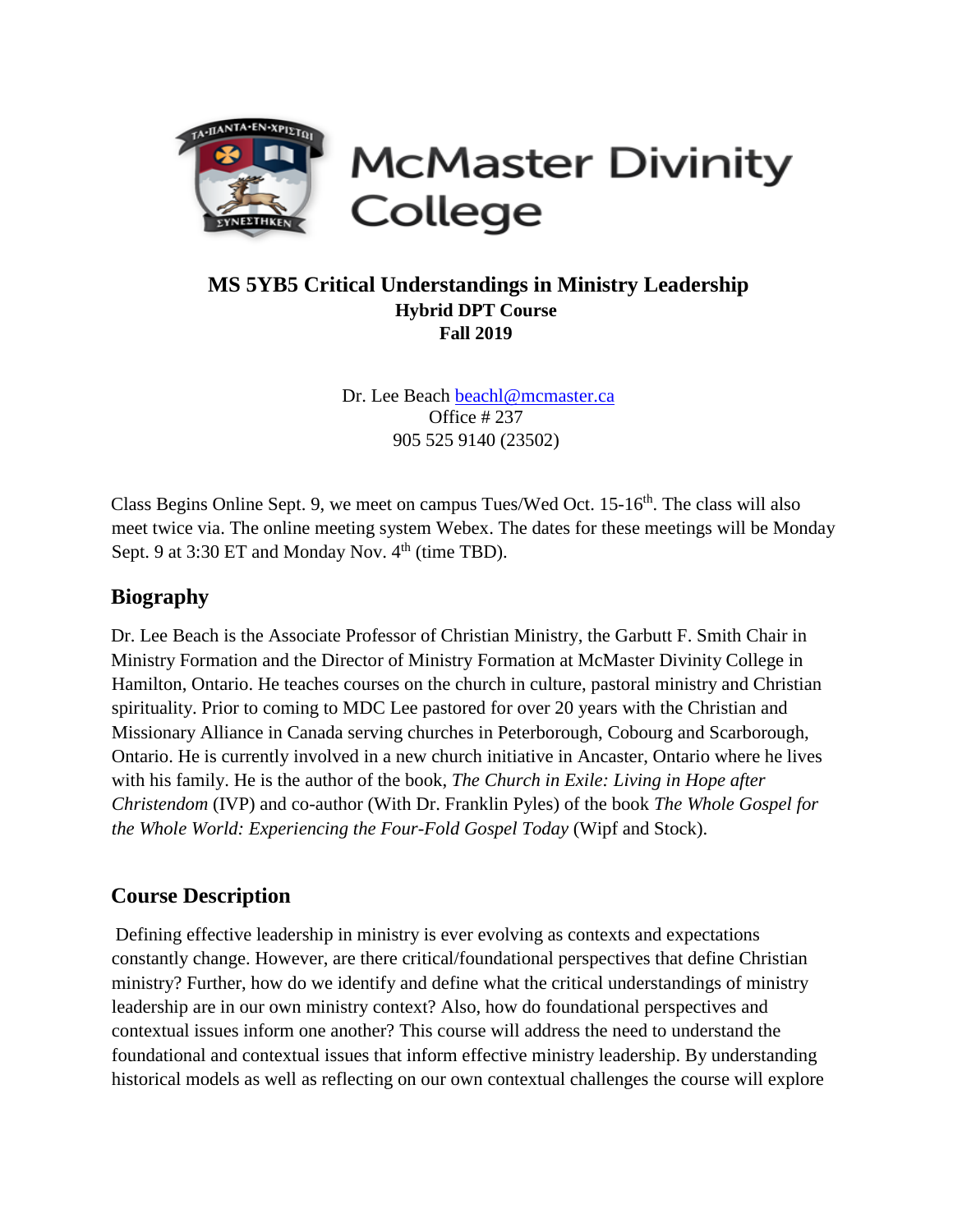ways in which we can develop an understanding of what it means to lead effectively in the particular ministry context that we find ourselves in.

As a hybrid course we will be using a course shell provided by McMaster Universities, Avenue to Learn as well as other online technology. Information about accessing and using these sites will be provided prior to the beginning of the course and as needed. It you have questions about the technological aspects of the course, or have any problems with the technology please contact the instructor. I will do my best to help and if I am not able to answer your questions I will work with our IT support team to get an answer for you as soon as possible.

# **Learning Goals:**

## **Knowing:**

1. Upon completion of this course students will be able to articulate a basic overview of the practice - led research method.

2.. Upon completion of this course students will be able to explain the inevitable contextual nature of ministry, both locally and globally, and how the work of ministry is to respond to and work within a particular context.

3. Upon completion of this course students will develop a deeper understanding of specific challenges in contemporary ministry and how reflective leadership is crucial to addressing these challenges.

## **Being**

- 1. Upon completion of this course students will have the opportunity to evaluate their own cultural situatedness and describe how their own understanding of the world is influenced by it.
- 2. Upon completion of this course students will gain insight into how their work in ministry is a response to the questions and needs of their time and context and how living into this reality is part of the ministerial calling.

### **Doing**

- 1. Upon completion of this course students will develop their ability to present their ideas to a group of peers and assess critical feedback they receive from that group.
- 2. Upon completion of this course students will be able to identify specific cultural and contextual issues that affect their practice of ministry and develop effective responses to them.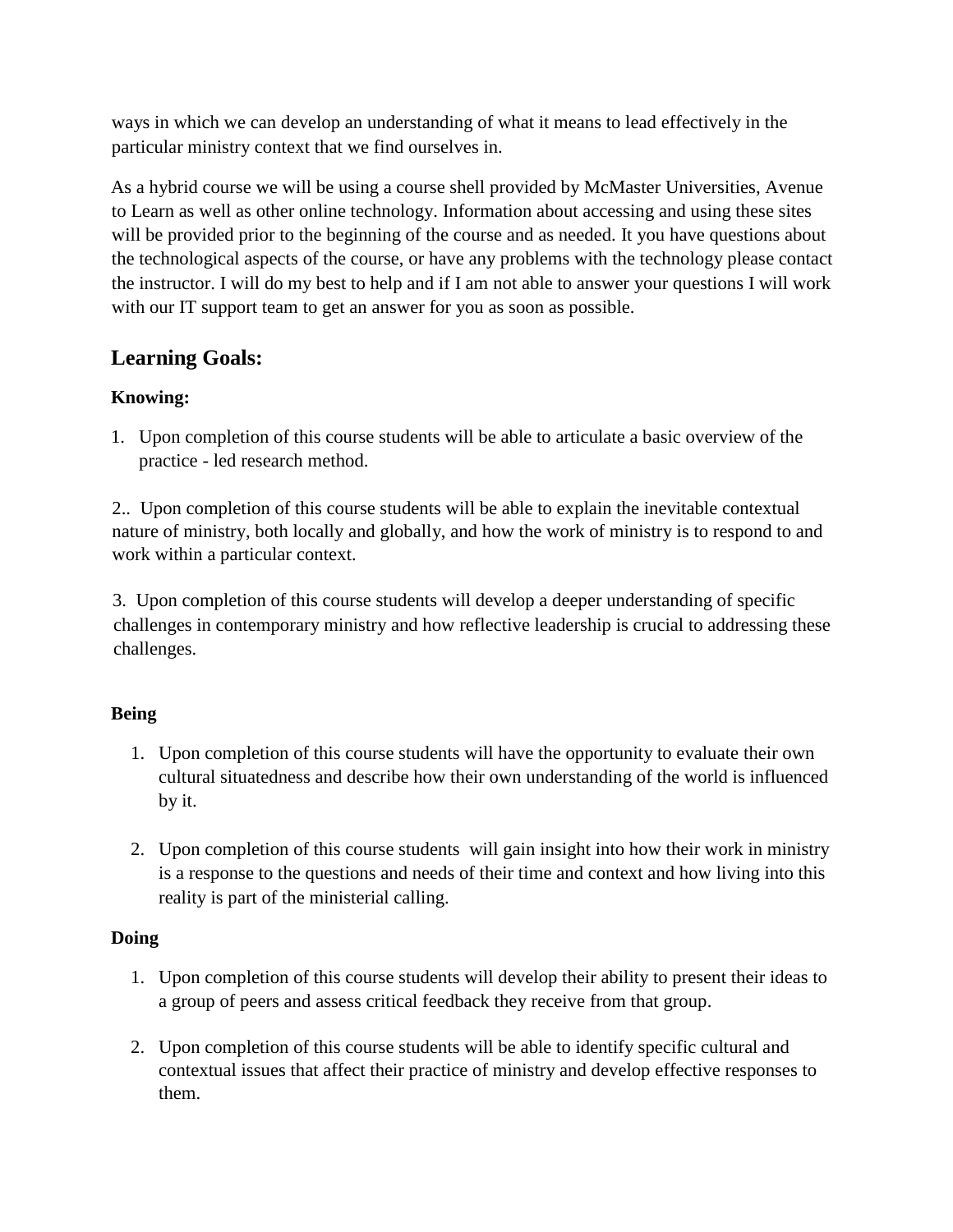#### **Working together as a learning community**

A core value of our class is that it is a "learning community," designed to be a place where each member of the community can grow through positive affirmation and constructive input. We should all come to the community as people in process, open to be deconstructed and formed through our mutual learning experience.

As a responsible member of our learning community you will be expected to commit yourself to the class throughout the semester that we are together. This means that in our class interactions you will endeavor to treat all members of our class with respect and dignity. Your presence is necessary for our community (that is our class) to function at an optimal level, therefor it is expected that each student will be "present" in the online aspect of the course and in attendance for the face to face aspect of the course Oct. 15-16. Specific expectations for online interaction can be found in the "course schedule" section of this syllabus (below). Assignments should be handed in on time and in good order using either the submission mechanism on the course site or as an attachment to an email to the professor. Assignments should be sent in on or before the due date specified in this syllabus. All assignments handed in after the due date will be subject to a penalty of 2% for each day (including weekends) that they are late.

#### **Instructor's role and availability**

As professor it is my responsibility to empower each class member as a learner by treating each student with respect and dignity. I come to position myself as a fellow learner in the community and to offer information, reflection, experience and questions for us to reflect on together. Further, it is my responsibility to give good evaluation and feedback to your thinking, both as you offer it to the class in our discussions and through written work so that your growth through this class can be maximized as a result of our collaboration.

I will do my best to answer any email enquiries within 24 hours during week days (Mon.-Fri). I do not generally answer emails Saturdays or Sunday during the day. If an email is sent later in the afternoon on a Friday it will probably not be answered until Sunday evening or Monday morning. I will do my very best to grade assignments within three weeks of submission.

I am not only available but also welcome and enjoy connections with each of you outside class time. If you would like to meet together in person or via Skype please feel free to make an appointment with me for a time that works for both of us.

## **Required Reading**

Bowen, John P. (editor). *The Missionary Letters of Vincent Donovan, 1957-1973.* Eugene, OR: Pickwick, 2011.

Clark, Brian and MacDonald, Stuart. *Leaving Christianity: Changing Allegiances in Canada since 1945.* Montreal & Kingston: McGill-Queens, 2017.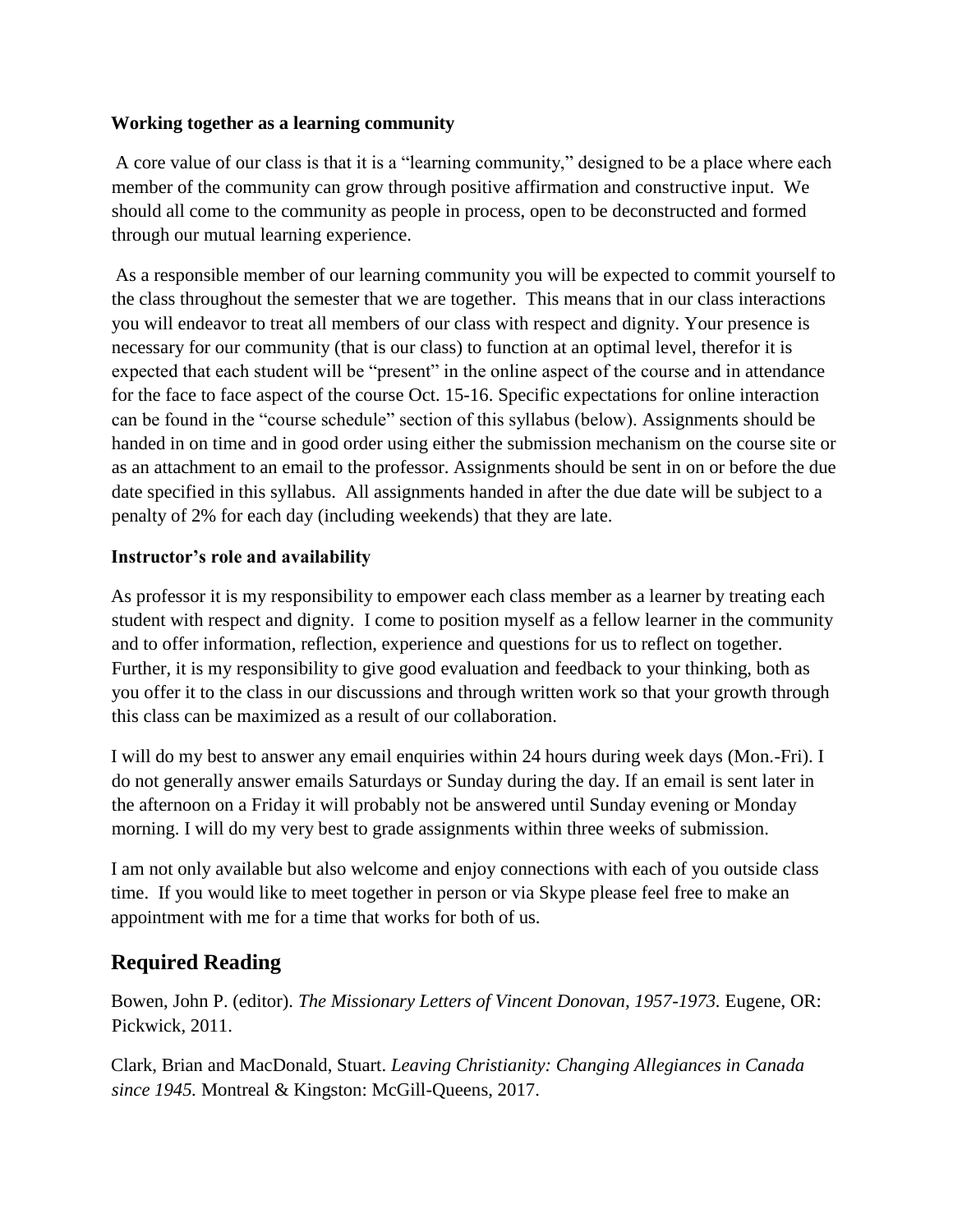Thiessen, Joel. *The Meaning of Sunday: The Practice of Belief in a Secular Age.*  Montreal/Kingston: McGill-Queens, 2015.

Marti, Gerardo and Ganiel, Gladys. *The Deconstructed Church: Understanding Emerging Christianity.* Oxford: Oxford University Press, 2014.

\*Research Resources for Practice Led-Research can be found on our course site.

## **Suggested Text**

Miller-McLemore, Bonnie (editor). *The Wiley Companion to Practical Theology.* West Sussex: Wiley Blackwell, 2014.

## **Assignments**

#### **1. Practice-Led Research Description Paper**

Foundational to the Doctor of Practical Theology Degree is the discipline of practice led research (PLR). As a core course in the DPT this class will help students develop an initial understanding of this unique approach to research. Students will write an introductory understanding of practice led research that covers the philosophy behind and the unique features of this approach to research. The paper should offer a definition of PLR, demonstrate an acquaintance with some of the literature on the subject by noting how various sources contribute to the field, and provide an overview of some of the key features that are part of a practice led research project. \*An introductory reading/research list will be provided to help students with this assignment.

## **The paper will be due Oct. 15, 2019. This paper should be approximately 2000 words and will constitute 20% of the overall course grade.**

#### **2. Class Presentation: Contextual Analysis**

Students will choose a cultural artefact that provides insight into the place of Christianity and/or the church in contemporary North American culture and present it to the class for discussion during our face to face class meeting on Oct. 15 or 16<sup>th</sup>. Examples of an artefact could be a current news story, an article, a scene from a movie or t.v. show, lyrics from a song, or even a personal encounter of some sort. The presentation should offer an analysis of how the artefact represents the place of Christian faith in contemporary culture, that is how it represents the place of the church or Christianity in current culture. The presentation should clearly articulate how the artefact is particular to the contemporary setting (not something that is applicable universally or that would have been equally as applicable in a different time period). The presentation should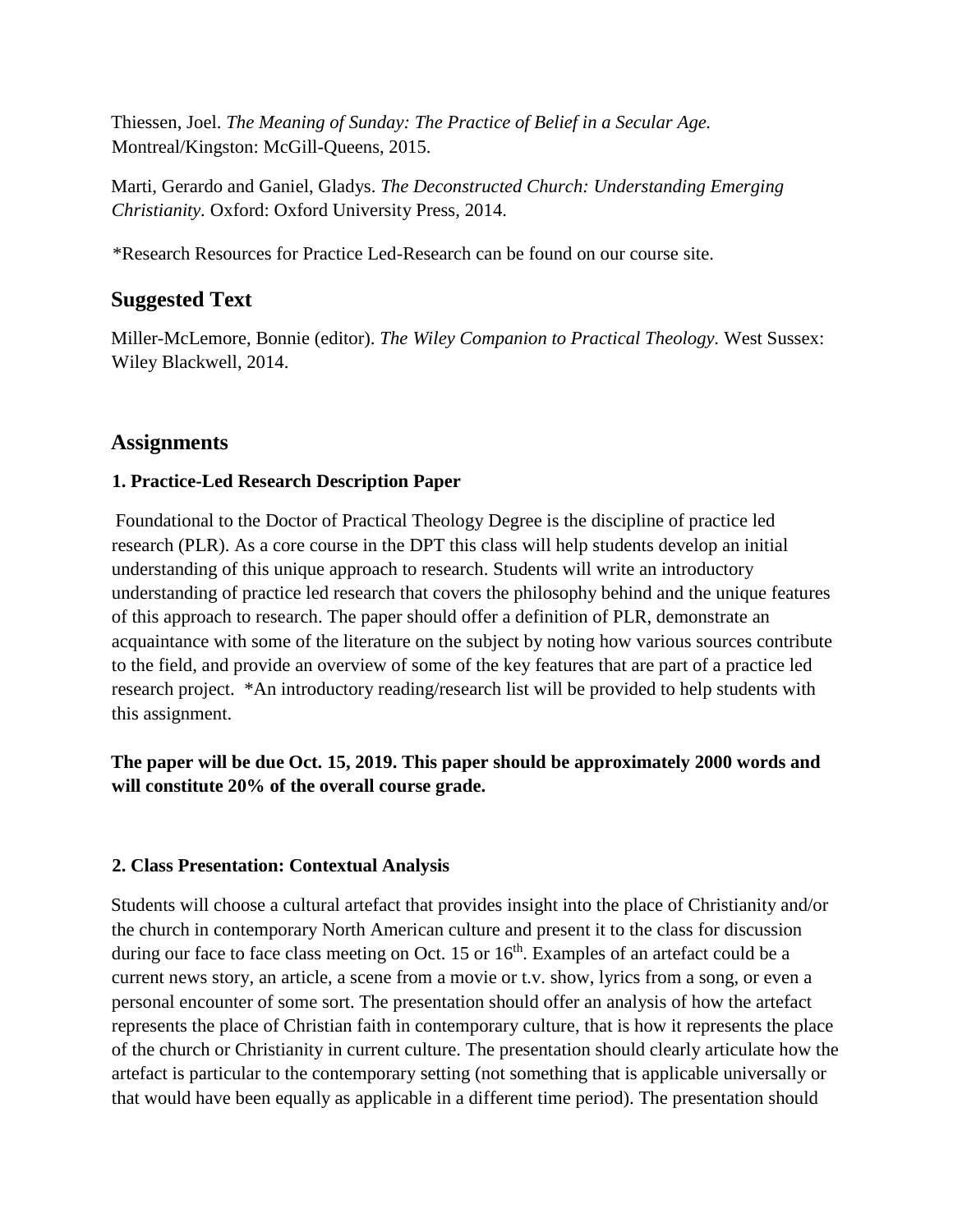include at least two questions for the class that will help to provide a springboard for class discussion.

### **Class presentations will take place on Oct. 15th or 16 th . They should be aprox. 20 minutes in length and will constitute 10% of the course grade.**

#### **3. Learning from the Practices of a Historic Christian Leader: Paper and Presentation**

All theology is contextual and all effective ministry must be a response to the context in which it happens. This is true today and has been true in the church since its inception. This assignment will ask each student to choose a historic Christian leader from the past and write a paper that reflects on how that leader was shaped by and was responsive to their ministry context. The paper should offer a brief overview of the leader's work, describe the external factors that drove their work, how their work was influenced by their context, how their work was a response to the needs of the church and society in their time and what lessons contemporary leaders can learn from them. The student will also "present" the paper in a one on one meeting with the instructor (via. Skype, or another online meeting system). This

"presentation" will largely be an interaction with the instructor where the main findings of your paper will be discussed. The goal of this assignment is to help you understand how these important figures in Christian history were all "practice - led" researchers. That is, they were people whose larger theological interests and contributions were all directed by their engagement in ministry and their experience within a particular social and ecclesial context.

**The paper should be approximately 4000 words, it is due Nov. 1, 2019 and will constitute 25% of the course grade. The one on one discussion with the instructor can occur anytime after the paper has been submitted. Your grade will not be finalized until the meeting has taken place. Please contact the instructor to arrange a time that is convenient for both of us.** 

### **4. Understanding the Challenge of Contemporary Ministry Leadership**

For this paper the student will choose a specific challenge or question that you have regarding contemporary Christian ministry that is connected to your own practice of ministry. Ideally the question will have a connection to your overall dissertation research project. The paper will address this topic by exploring the questions that it raises and challenges it presents both theologically and practically. The paper should move in four distinct stages; first, it should explain the practice - led methodology that you will use in the paper. Second, the paper should provide an in-depth exploration of the problem/question as it pertains to the practice of ministry in the particular context that it is situated in. Third an engagement with the question/problem from both theoretical and practical perspectives should be provided, this includes offering analysis that emanates from both secondary analysis (i.e. literature based research) as well as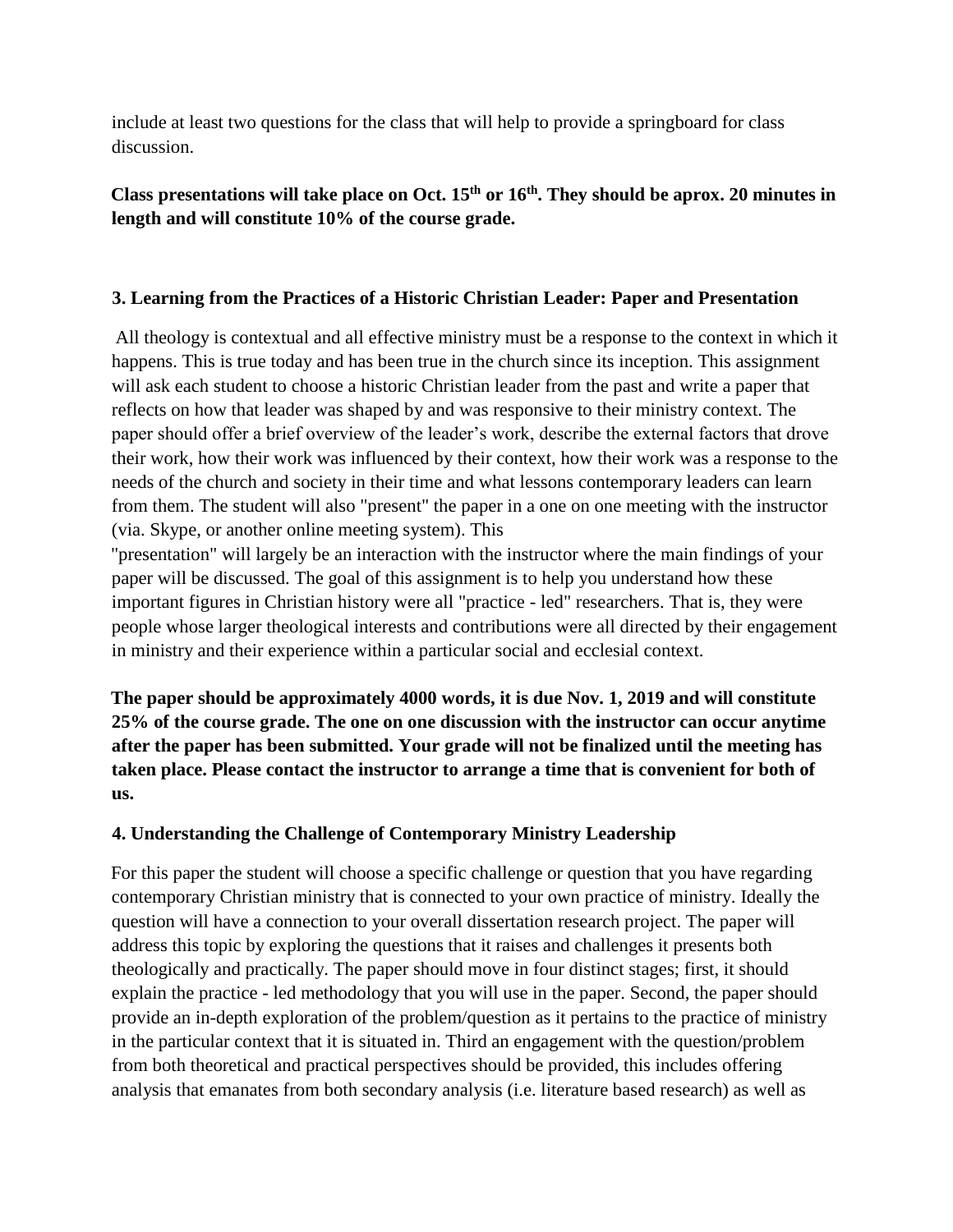primary analysis (i.e. reflection on your own experience). These two research components should be brought into conversation with each other so that they provide a seamless, rigorous response to the problem/question under consideration in the paper. Fourth, the paper should move to response, providing insight into how the problem/question can be adequately addressed within a contemporary ministry context. The paper will also form the basis for a class presentation as it will be posted in an online forum and the class will interact with the paper by posting responses, constructive critiques and questions. You will be expected to interact with the comments for one week after the paper is posted.

**A presentation schedule (including due dates for each paper) will be determined during the first week of the semester. Depending on the size of the class, one or two papers a week will be posted for discussion beginning the week of Nov. 11th .** 

**The paper should be approximately 6000 words in length and will constitute 30% of the course grade.** 

#### **5. Participation**

As a doctoral level course it is expected that students will make engagement with peers a high priority in their learning. As an online/hybrid class this kind of commitment to participation is absolutely essential to the ethos and overall quality of the course. Thus, students will be graded on their participation based on the quality and frequency of their online participation. For each online discussion students are expected to offer one response to the discussion prompt provided by the instructor and at least two responses to classmates posts. Grades will be determined using the following rubric.

### A-LEVEL PARTICIPATION (9-10 Points)

- The participant integrated evidence from the reading, lecture, or past experience in supporting their argument.
- The participant consistently posted insightful comments and questions that prompted on topic discussion.

 The participant consistently helped clarify or synthesize other class members' ideas. If disagreeing with other class members' ideas, the participant stated his or her disagreement or objections clearly, yet politely.

### B-LEVEL PARTICIPATION (8 Points)

- The participant was notably lacking in one or two of the items listed for A-level participation.
- The participant consistently had to be prompted or coaxed to participate.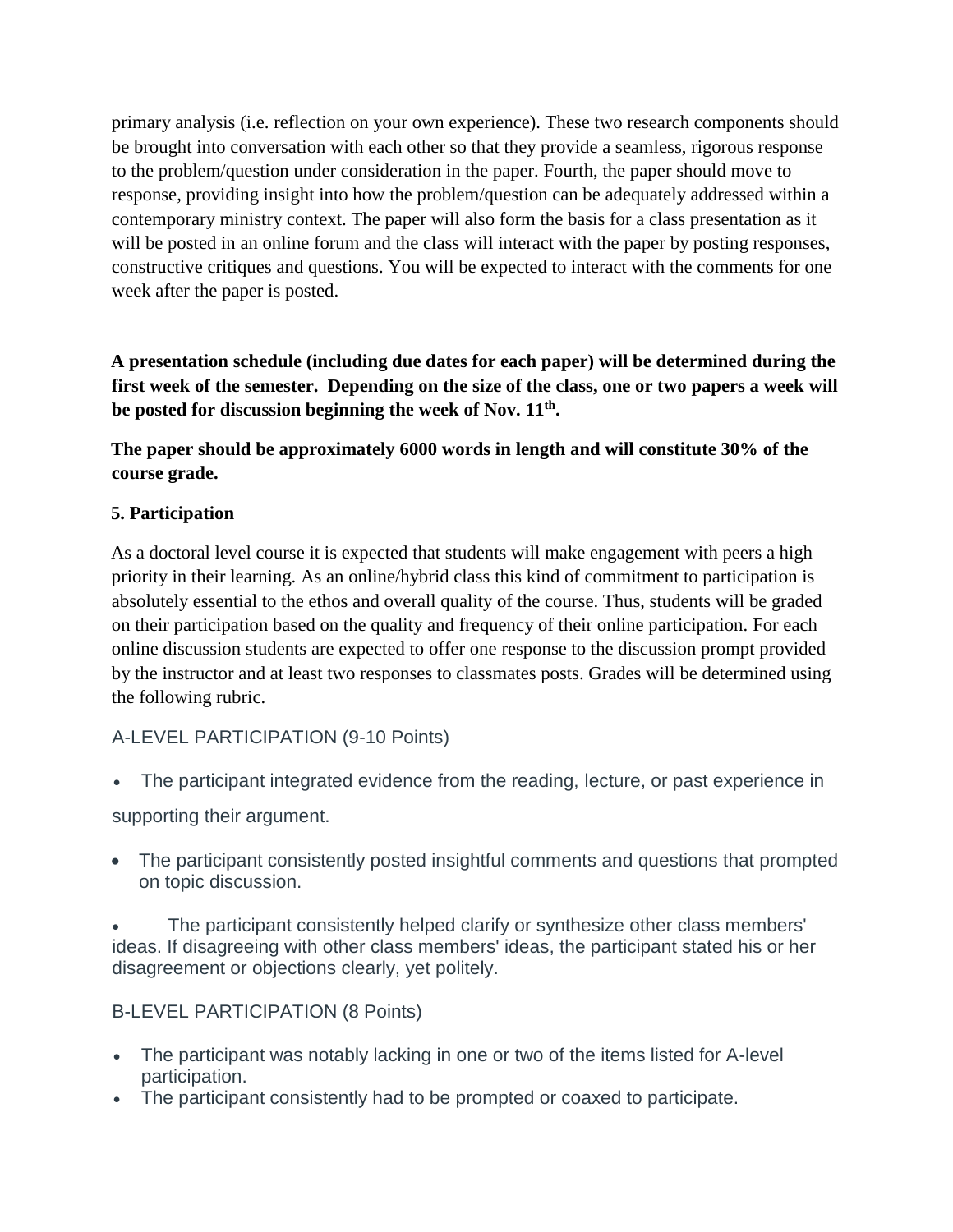The participant usually, but not always, expressed herself or himself clearly.

## C-LEVEL PARTICIPATION (7 Points

• The participant was consistently lacking in two or more of the items listed for A-level

## participation.

- The participant was extremely reluctant to participate, even when prompted.
- The participant rarely expressed himself or herself clearly.

## D-LEVEL PARTICIPATION (6 Points)

 The participant frequently attempted (success is irrelevant) to draw the discussion off-topic, even if the participant's participation otherwise conforms to a higher level on the rubric

## F-LEVEL PARTICIPATION (0-5 Points)

• The participant was rude or abusive to other course participants.

 The participant consistently failed or refused to participate at all, even when specifically prompted or questioned, even if the participant's participation otherwise conforms to a higher level on the rubric.

### **Class participation will constitute 15% of the course grade.**

## **Course Outline and Expectations**

**Course Introduction: WebEx class meeting (online), Sept. 9 th 3:30 pm ET** *(week One) \*details will be provided but please plan to attend this gathering via. Computer.*

- Course overview, introductions.
- Student Responsibilities: Please review the course syllabus before this meeting and come prepared to offer a brief (1-2 minute) introduction of yourself (occupation, professional background, personal/family situation, your hopes for the course).

### **Section One: Introducing Practice - Led Research** *(Week one – two)*

- Weeks of Sept. 9 -15 and 16-22. Online Presentations: Introduction video, On-line presentation; Introducing Practice-Led Research and its relationship to Practical Theology (2 parts), Online Presentation: Research approaches and options in PLR.
- Student Responsibilities: Please review the brief introduction video for this unit and the three short lectures that are provided. Also, begin engaging with the list of articles provided on the content menu of our class site on Avenue to Learn. During the second week (Sept.16-22)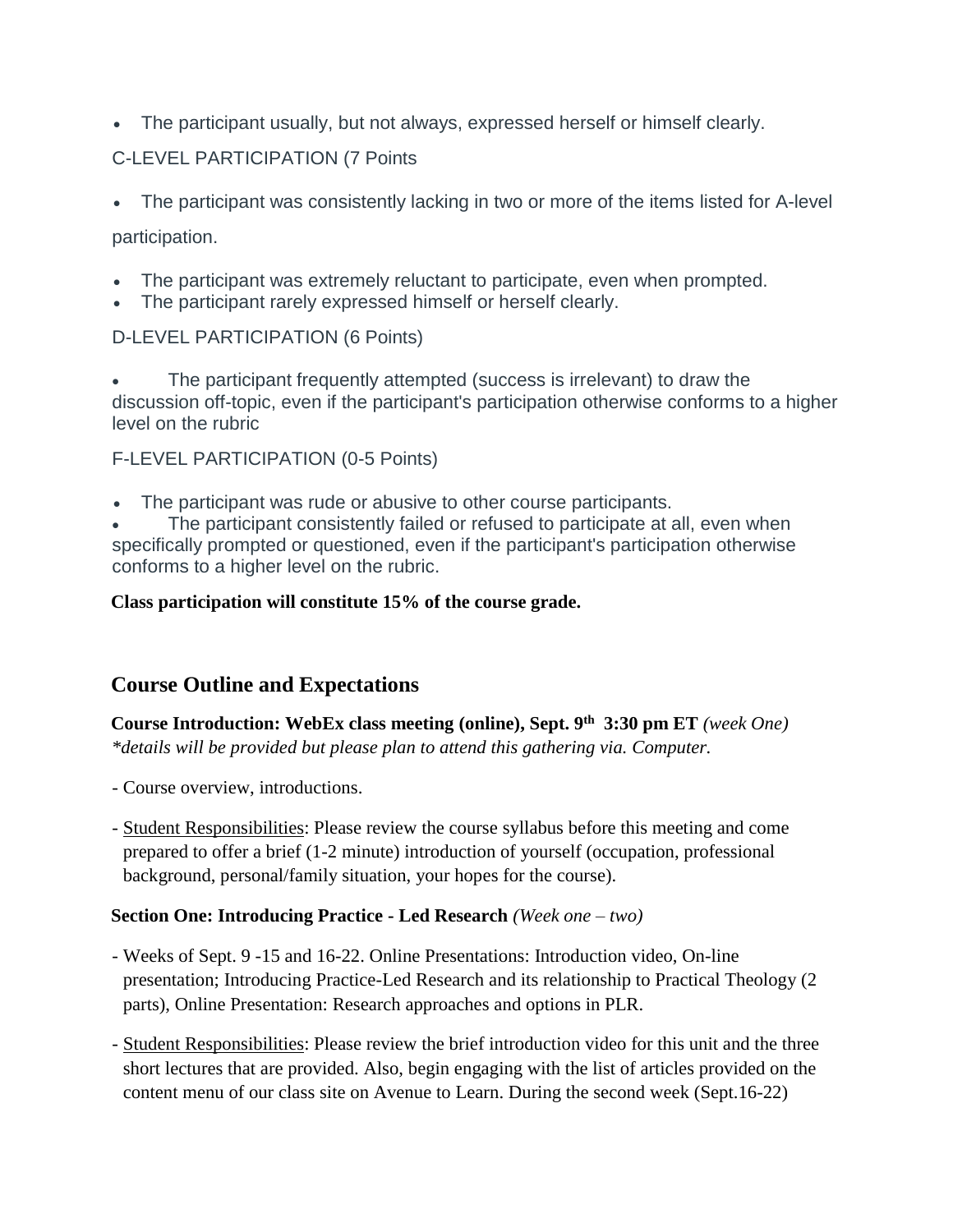participate in the on- line discussion forum. Please post your response to the discussion prompts provided by the instructor by Wednesday of this week (Sept.18th). Respond to at least two posts by your classmates no later than Sunday of this week (Sept. 22nd).

#### S**ection Two: Reading our Context, Global Perspectives and Contemporary Leadership in Ministry** *(Week 3-5)*

- Weeks of Sept 23-29 and Sept. 30 Oct. 6. Online Presentation and Discussion Forum: The Shape of Ministry leadership: Context and Content: Post- Christendom and the Challenge of Contemporary Ministry.
- Introduction video with some educational resources, and 2 brief online lectures.

-Student Responsibilities: Watch the introduction video (link to be provided) and engage with the resources provided and review the two online lectures. Post your response to the discussion question provided by the instructor by Wednesday Sept. 25<sup>th</sup>. Respond to at least two posts by your classmates by Sunday Sept. 29. Also, keep reading the articles on Practice led research as well as the text book *The Missionary Letters of Vincent Donovan, 1957-1973.*

- Week of Oct. 7 - 13. Online Presentation and Discussion Forum: Ministry as Theological Leadership: Embodying the Gospel through Practice and Understanding the shape of Christianity in the 21st Century and its impact on Contemporary ministry.

-Introduction video with some educational resources and 3 brief lectures.

-Student Responsibilities: Watch the introduction video and engage with the resources provided. Review the online lectures. Post your response to the discussion question provided by Wednesday Oct. 9. Respond to at least two posts by your classmates by Sunday Oct.13<sup>th</sup>. Work on completing your PLR paper (Due Oct. 15<sup>th</sup>) and reading the course texts *The Meaning of Sunday* and *Leaving Christianity.* 

## **Section Three: In Class Session (Oct. 15-16)**

- - - - - - - - - - - - - - - - - - - -

The in-class section of the course will include discussion of and additional material pertaining to the posted lectures as well as book discussions of *The Missionary Letters of Vincent Donovan, 1957-1973, Leaving Christianity: Changing Allegiances in Canada since 1945,* and *The Meaning of Sunday: The Practice of Belief in a Secular Age.*

Also, class presentations. (A schedule will be developed for these presentations one week before the start of our first in-class meeting).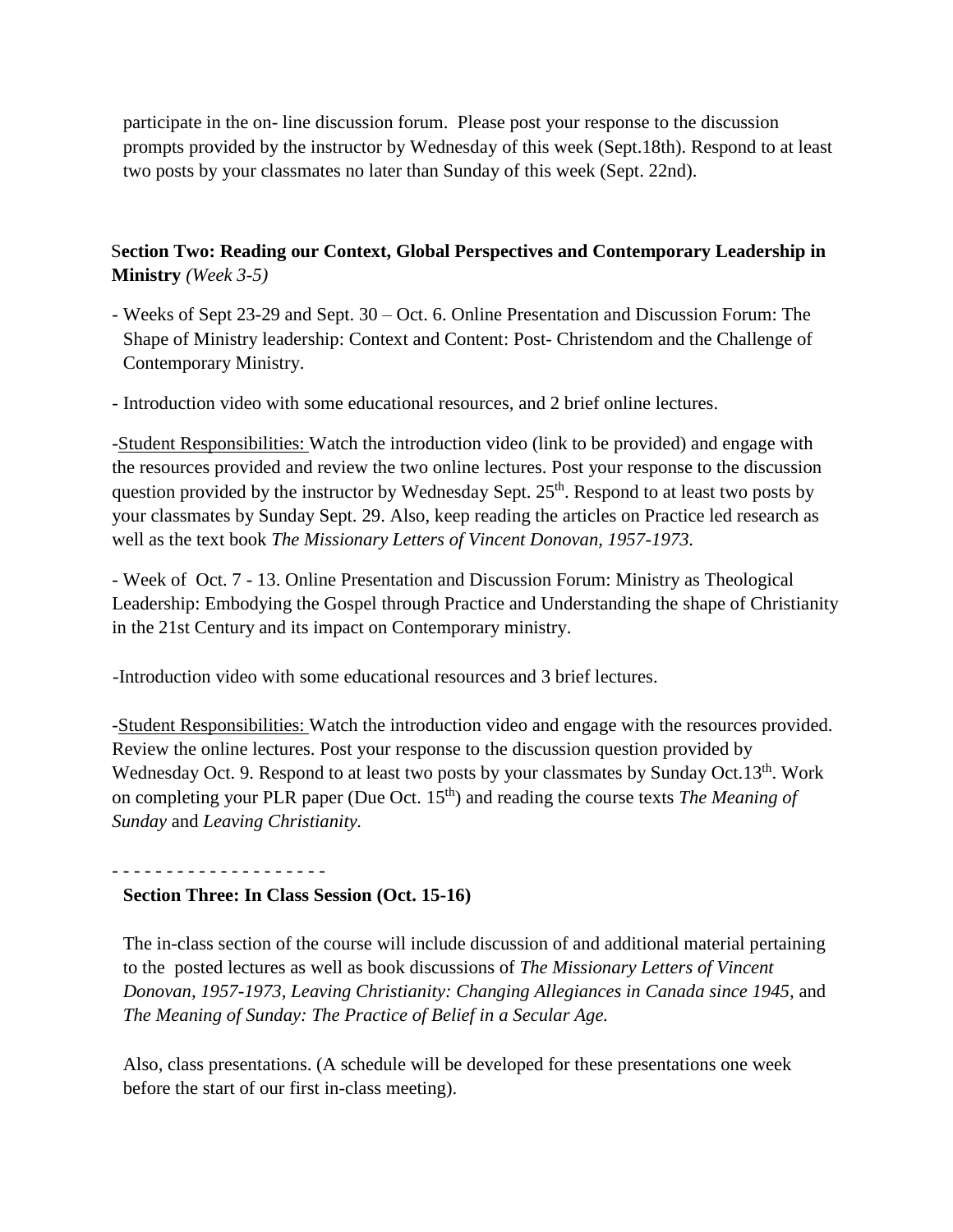Student Responsibilities: Come to class prepared to discuss your understanding of PLR, your thoughts and impressions of the three text books we have been reading thus far and the content of the online lectures. Prepare your class presentation for the assignment on "contextual analysis" and be prepared to present your work to the class according to the presentation schedule that will be developed in the preceding week.

- - - - - - - - - - - - - - - - - - - - -

#### **Section Four: The Future of Evangelical Theology and Ministry** (*Weeks 7-9)*

- The week of Oct.  $21 - 27$  there will be no class content or assignments.

-The week of Oct. 28- Nov.3: On line Presentation: The Future of Evangelical Theology and Ministry.

- Nov. 4th Live On-line discussion forum on the book *The Deconstructed Church* (Monday, Nov. 4 th , Format and exact time TBD).
- Student Responsibilities: Review the online material on the course website for this section of the course. Read the text book *The Deconstructed Church.* Engage in the live, online class discussion on Nov. 4<sup>th</sup>. Finish preparing your paper on "The Practices of a Historic Christian Leader" for submission on Oct. 31<sup>st</sup>. Book your Skype appointment to present your paper to the instructor.

#### **Section Five: Class Paper Presentations** *(Week 10 - 14)*

Beginning the week of Nov.  $11<sup>th</sup>$  students will present their final paper to the class (or a group of the class, depending on class size). The presentation schedule will be determined the first week of class. One or two papers will be posted each week and the class will interact with them for the balance of the week.

-Student Responsibilities: Prepare your paper and post it on the date it is due according to the schedule. Timely posting is important so that your peers have time to read each paper and offer a response. Each week students are expected to read each paper and offer at least one response to each paper presented by the Sunday evening of that week. Responses should be thoughtful, engaged and specific in terms of their interaction with each paper. The responses will constitute a significant portion of the participation grade.